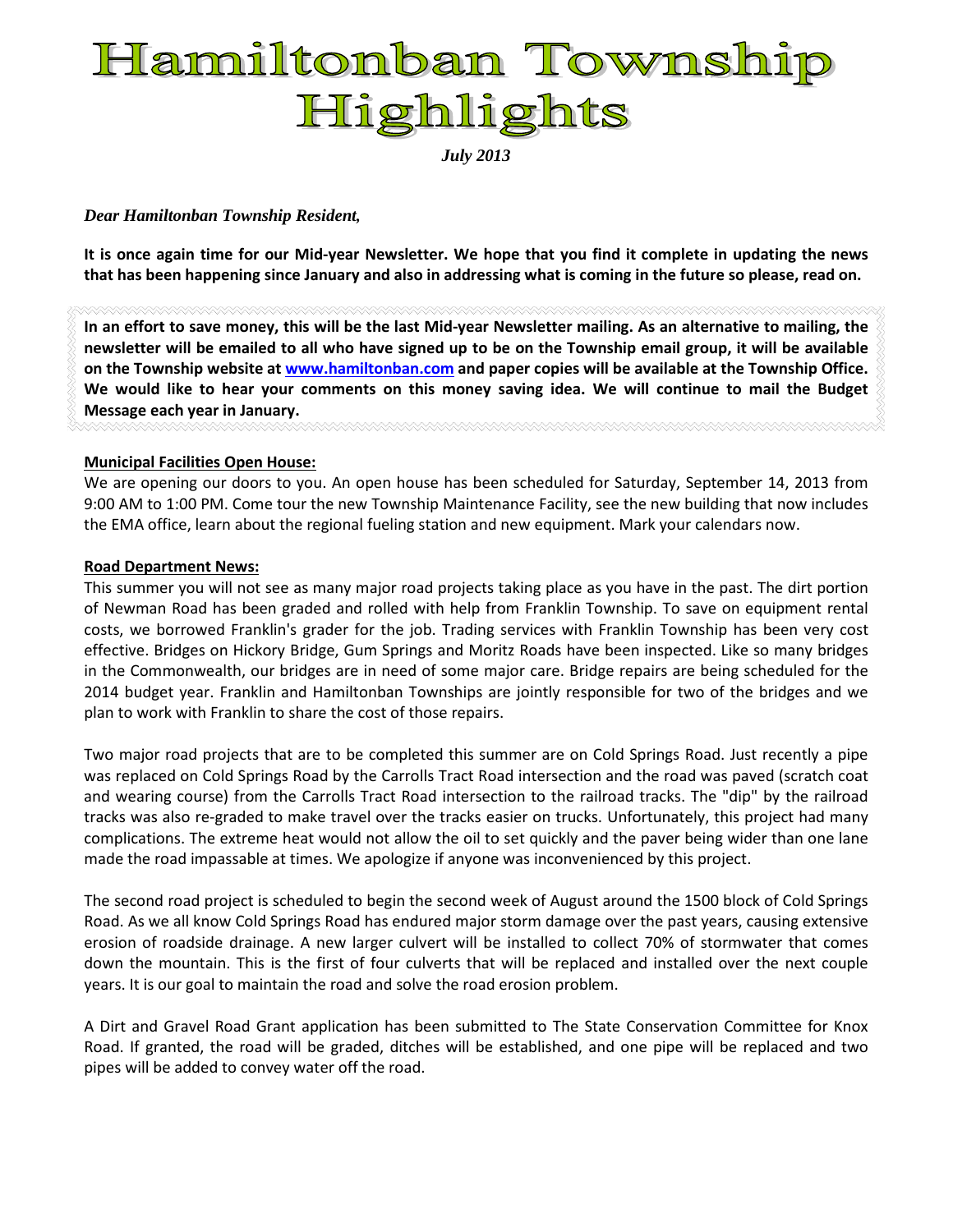#### **Recreation and Parks Commission (RPC):**

The RPC is working toward the goal of creating and implementing recreation programs and facilities, and creating a recreation department. Projects the RPC has been working on are as follows:

OFFICIAL MAP: An Official Map is a combined map and ordinance designed to aid in proactively planning for future growth in a municipality. Over the past two years, the RPC has been working with students from Shippensburg University and the Adams County Office of Planning and Development (ACOPD) to complete a guiding document that could connect open space corridors in the Township, as well as, show the possibility for future community bike and hiking trails. The Official Map was adopted by the Board of Supervisors on February 5, 2013. Hamiltonban Township is the first municipality in Adams County to enact an official map ordinance.

THE MIDDLE CREEK TRAIL PROJECT: The RPC has been working with Michaux State Forest (Bureau of Forestry), Strawberry Hill Nature Preserve (SHNP) and Camp Eder to establish a hiking trail that would connect the Borough of Fairfield and Hamiltonban Township to the Appalachian National Scenic Trail (AT). We hope to support the trail with a trailhead at the proposed future Hamiltonban park located on three acres of the Hamiltonban Township Educational Campus on Bullfrog Road. The trail would follow along Middle Creek and include Camp Eder, SHNP, connect to the State Forest trail system, and then connect to the AT. A joint Trail Feasibility Study Grant Application has been made through DCNR in partnership with SHNP, Camp Eder, Michaux State Forest and the ACOPD to formalize a proposed path for the trail, identify stakeholders, develop signage options and feature costs. The RPC and Hamiltonban Township have also joined in supporting a grant application with SHNP for the Strawberry Hill trailhead through the PA DCED. The Glatfelter Tract of Michaux State Forest forms the final leg of the trail that includes public access points, a defined trail system and the future use of the buildings on the Glatfelter homestead with a connecting trail spur to the AT.

HAMILTONBAN TOWNSHIP PARK: The RPC has been working with KPI Technology of Gettysburg on a concept park plan. The funding for KPI's work came from a grant through the Pennsylvania Recreation and Park Society to design a neighborhood park on the three acre tract of land adjacent to the township maintenance facilities. The plan is now in the final stages of approval. The next steps are to create grant partnerships and build park sponsors, identify and secure the grant funds for park construction and provide park amenities. If you are interested in more information or want to get involved, please contact the Township Office. We are looking for volunteers to help form committees for programs and projects.

#### **Fire and EMS:**

The Board of Supervisors recently received a letter from Fairfield Fire & EMS that we felt should be passed along. The letter states that the Department has had difficulty finding properties that are improperly marked. In an emergency, responders depend on house numbers to find a location quickly. Many house numbers are hard to find or not present at all. In the letter, the Department lists recommendations for addressing structures. Hamiltonban Township Ordinance 1990-09 requires all houses and business establishments to display street numbers. This ordinance has not been enforced in the past but we will start enforcing this ordinance in 2014. Please make sure that your house numbers are on your mailbox, and especially if your house is down a lane, at the foot of your driveway and on the house itself. Green Address Markers can be purchased through Fountaindale Volunteer Fire Department for \$15. Please call Sam Ginn at 794-2841 to place your order. Ordinance 1990-09 and the complete list of recommendations are posted on the Township website at [www.hamiltonban.com.](http://www.hamiltonban.com/) We appreciate your voluntary compliance.

Another important topic that deals with area Fire Companies is the recent Fire Funding Study that was sponsored by the Adams County Council of Governments (COG) and the Adams County Volunteer Emergency Services Association (ACVESA). This study provides Adams County municipalities the information needed for each entity to determine how they would provide equitable funding to their respective fire companies. Currently the area fire companies receive donations from approximately 25% of their residents and municipalities also donate funds to the fire companies that respond in their Township or Borough. The fire study recommends a .25 mill tax increase across the board to go directly to the Adams County Fire Departments. Visit the COG website at [www.accog.us](http://www.accog.us/) to read the full study.